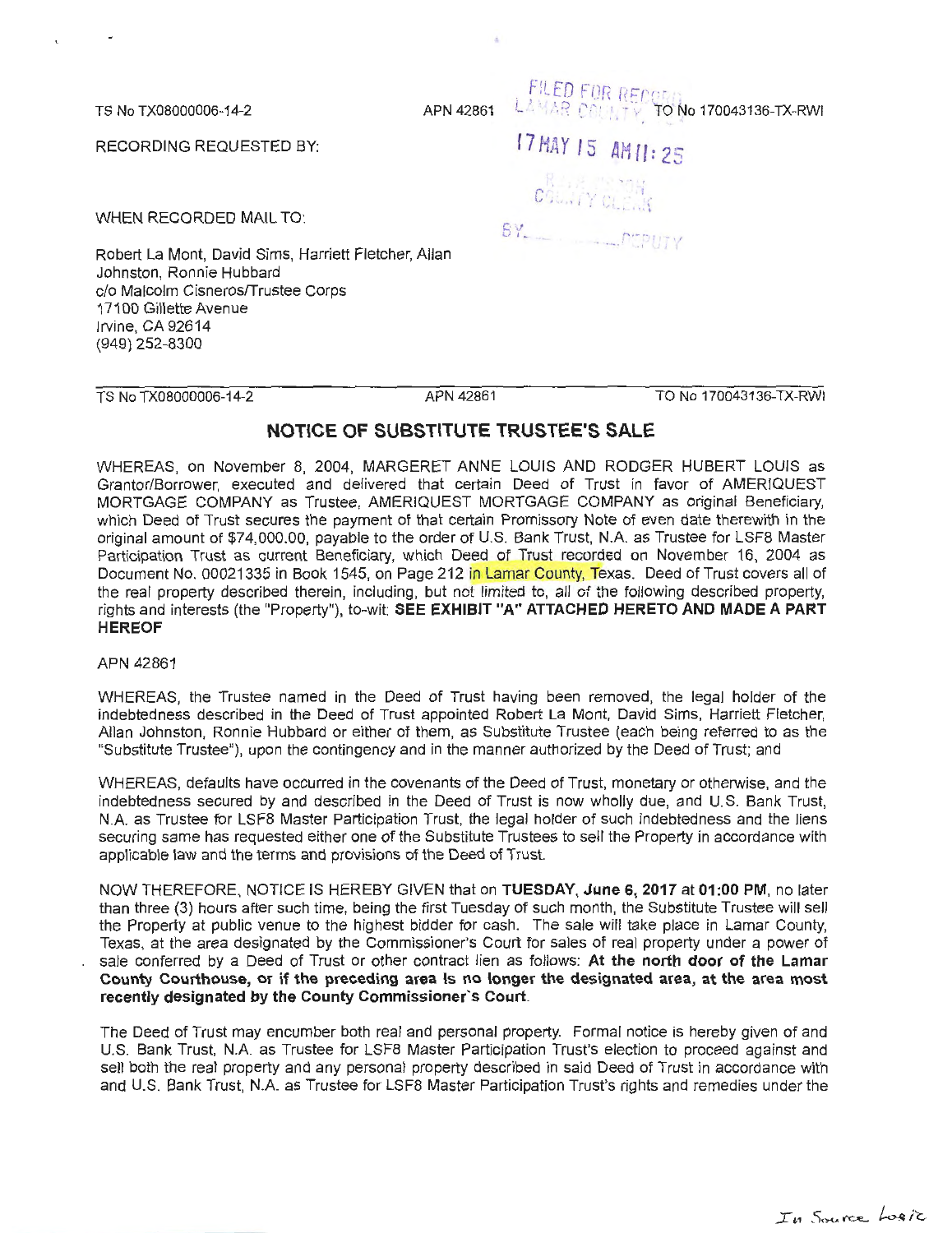TS No TX08000006-14-2 APN 42861 TO No 170043136-TX-RWI

Deed of Trust and Section 9.604(a) of the Texas Business and Commerce Code.

NOTICE IS FURTHER GIVEN, that except to the extent that the Substitute Trustee may bind and obligate Mortgagors to warrant title the Property under the terms of the Deed of Trust. Pursuant to Section 51 .009 of the Texas Property Code, the Property will be sold in "as is", "where is" condition. Conveyance of the Property shall be made without any representations or warranties whatsoever, expressed or implied. Prospective bidders are strongly urged to examine the applicable property records to determine the nature and extent of such matters and are advised to conduct an independent investigation of the nature and physical condition of the Property.

Pursuant to Section 51.009 of the Texas Property Code, the Property will be sold in "as is", "where is" condition, without any expressed or implied warranties, except as to the warranted.

 $\alpha$ WITNESS, my hand this  $d$ av $o$ 

By: Robert La Mont, David Sims, Harriett Fletcher, Allan Johnston, Ronnie Hubbard Substitute Trustee(s)

ASSERT AND PROTECT YOUR RIGHTS AS A MEMBER OF THE ARMED FORCES OF THE UNITED STATES. IF YOU ARE OR YOUR SPOUSE IS SERVING ON ACTIVE MILITARY DUTY, INCLUDING ACTIVE MILITARY DUTY AS A MEMBER OF THE TEXAS NATIONAL GUARD OR THE NATIONAL GUARD OF ANOTHER STATE OR AS A MEMBER OF A RESERVE COMPONENT OF THE ARMED FORCES OF THE UNITED STATES, PLEASE SEND WRITTEN NOTICE OF THE ACTIVE DUTY MILITARY SERVICE TO THE SENDER OF THIS NOTICE IMMEDIATELY.

FOR REINSTATEMENT I PAY OFF REQUESTS CONTACT: (949) 252-8300 THIS IS AN ATTEMPT TO COLLECT A DEBT. ANY INFORMATION OBTAINED WILL BE USED FOR THAT PURPOSE.

To the extent your original obligation was discharged, or is subject to an automatic stay of bankruptcy under Title 11 of the United States Code, this notice is for compliance and/or informational purposes only and does not constitute an attempt to collect a debt or to impose personal liability for such obligation. However, a secured party retains rights under its security instrument, including the right to foreclose its lien.